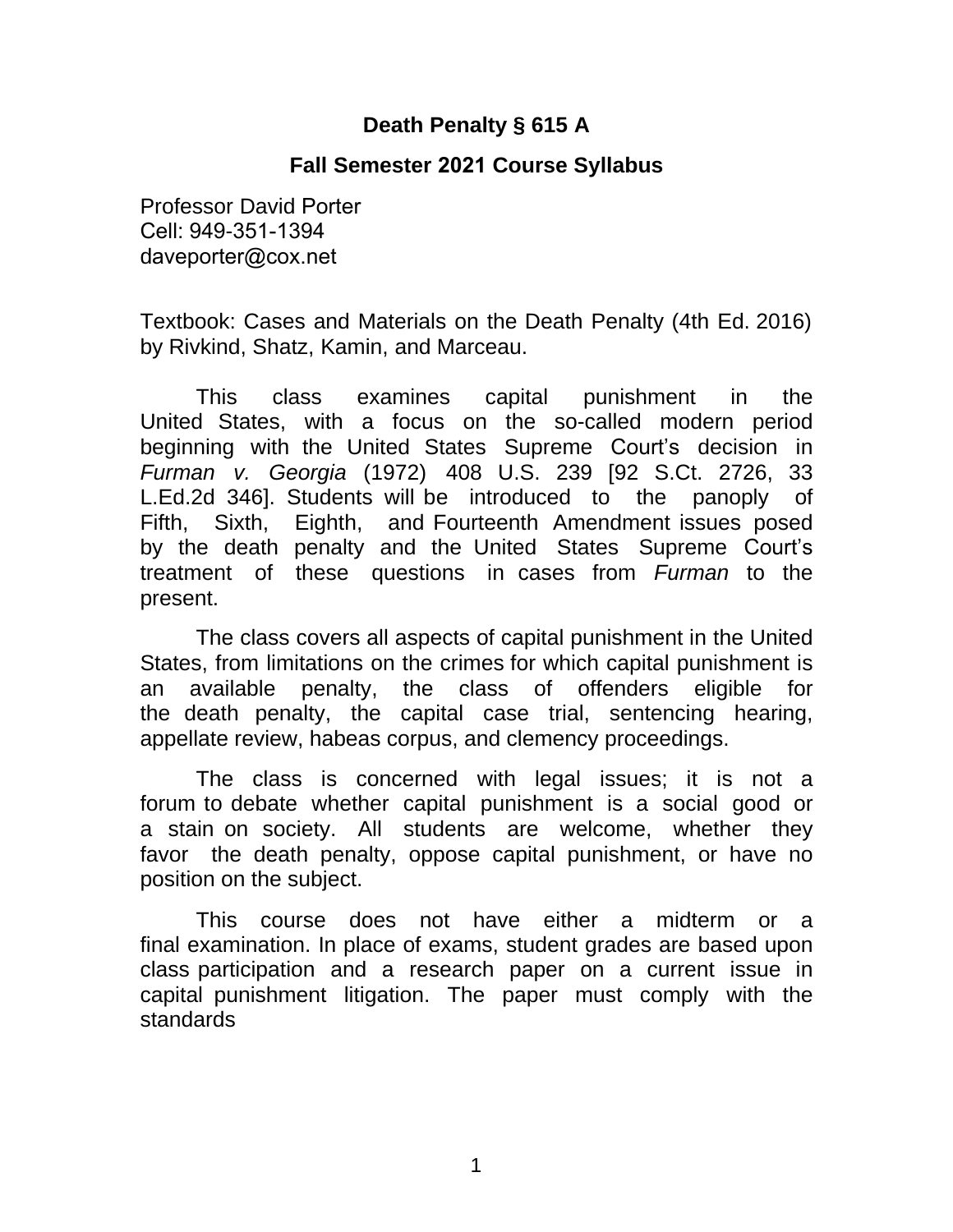established for the Upper Level Writing Requirement [ULRW].<sup>1</sup> Students are encouraged to select a topic of personal interest.

Examples of present-day issues include lethal injection and other methods of execution given the general unavailability of recognized, effective lethal injection drugs, victim-impact evidence, its scope and the forms it can take in the sentencing phase, the legal significance, if any, of lengthy delays between imposition of judgment and execution, and whether "evolving standards of decency" have reached a point where the death penalty no longer comports with the Eighth Amendment.

The subject of the research project must be approved in advance. A draft of the written paper must be submitted for review and comment. The paper must include citations to legal authorities, such as published cases, and secondary authorities, such as law reviews and other scholarly writings. The written paper must be a minimum of 20 double-spaced pages in length.

All submissions are to be made in writing by student number rather than name. The paper topic, draft paper and final paper are to be sent to Sierra Douglas by email.

Students are expected to be prepared for each class meeting and ready to take part in discussion and analysis of the week's assigned reading. Class participation is essential to the learning experience, and accounts for 25% of each student's final grade.

**It is estimated that, on average, the assigned reading and other classroom preparation should require six or more hours outside of class each week.** 

### **Writing Requirements**

Please review the Student Handbook. I

 $1$  For further information on the ULWR, please see the Student Handbook, § IV(A)(8), page IV-12.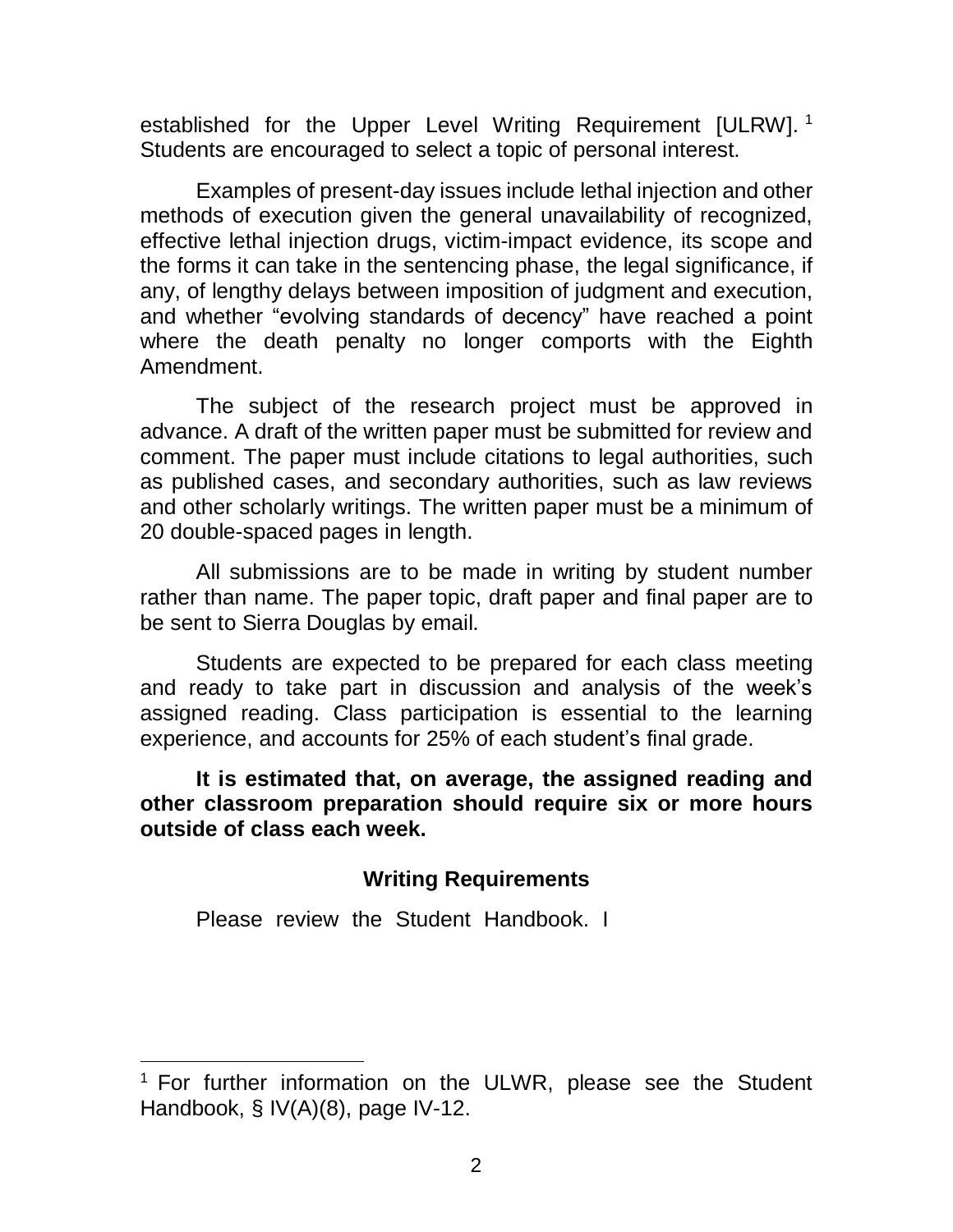The contents of the paper must be as follows:

(1) **Cover page**. The cover needs to have your student identification number and the title of your paper. Do not include your name.

(2) **Table of contents**. This table should list the various divisions of the paper.

(3) **Table of authorities**. This table should list all of the cases, statutes, law review articles, websites, and so forth cited in the paper. The table should be divided into categories.

(4) **Introduction**. The introduction tells the reader in summary fashion what he or she is about to read. It can be as brief as a few sentences, or as long as a page or two.

(5) **The body of the paper**. This section can be divided into as few or as many sections or headings as needed in order to provide an organized, logical order to the discussion.

(6) **Conclusion**. Briefly summarize the subject and conclusions of the research paper.

Law students train to become advocates. It is therefore important the paper present a point of view. A dry recitation of cases without a thesis is not acceptable. At the same time, do not ignore cases and other authorities contrary to the writer's perspective. Instead, describe them and show how they are inapplicable or should not be controlling.

Grading of the paper is based upon three overarching criteria: legal research, style and grammar, and legal reasoning. The most important of these benchmarks is legal reasoning. Students should demonstrate an understanding of the materials, ability to analyze the subject, and to write persuasively on the topic.

The authorities cited in the paper should be primary legal authorities, such as statutes, cases, constitutions, and secondary legal materials, such as law review articles, treatises, and websites. Nonlegal authorities are acceptable but should not be the principal sources for your presentation. Please note: **Wikipedia is not an acceptable authority. Do not cite Wikipedia.**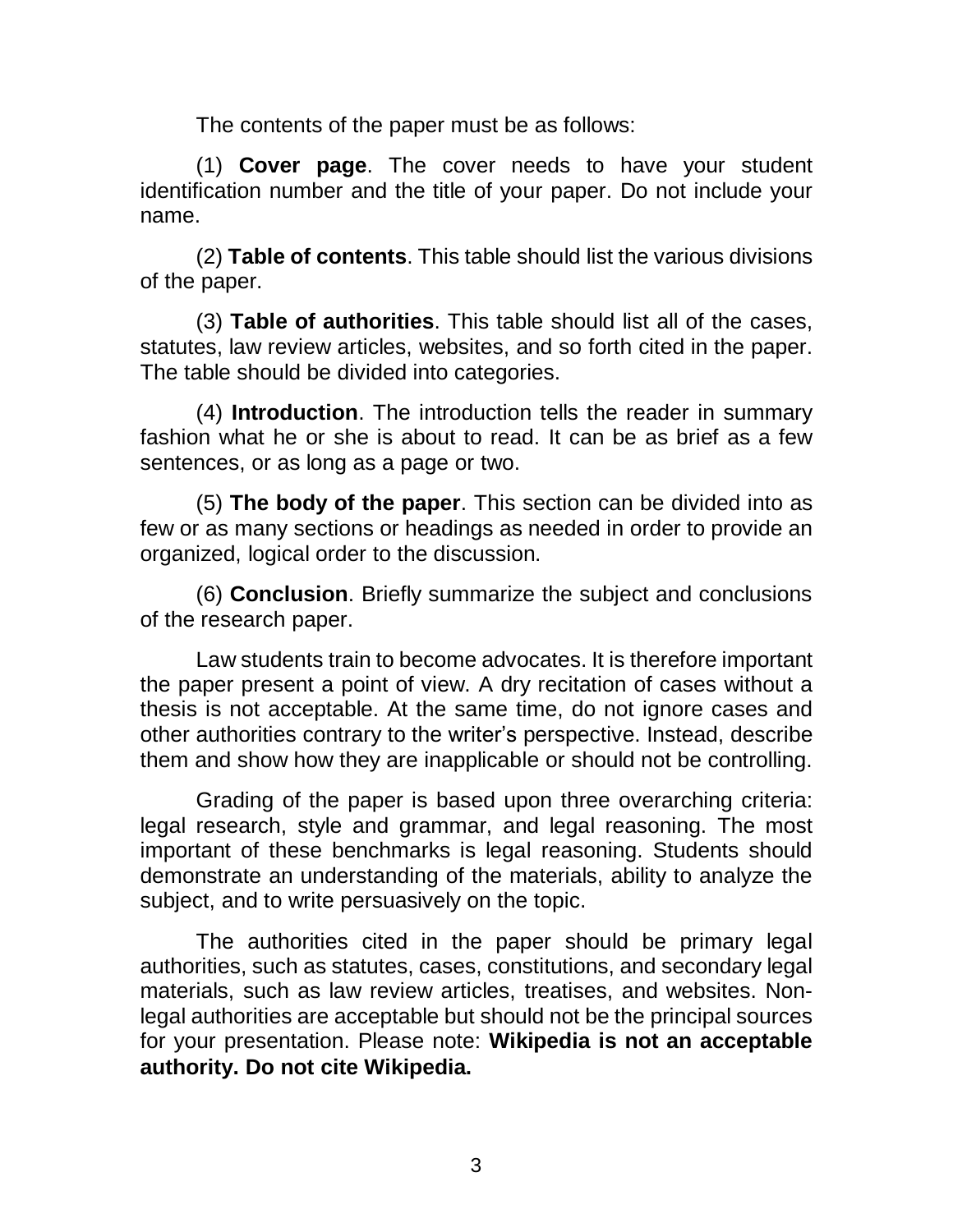### **Western State College of Law – Programmatic Learning Outcomes**

**Western State College of Law's curriculum is designed so that every student achieves a level of competency prior to graduation in each of the eight Programmatic Learning Outcomes listed below:**

# **(1)Doctrinal Knowledge**

Students will demonstrate knowledge of substantive and procedural law in the core curriculum subjects, including Contracts, Criminal Law, Criminal Procedure, Torts, Real Property, Business Association, Evidence, Civil Procedures, Constitutional Law, Estates, Community Property, Remedies, and Professional Responsibility.

# **(2)Practice Skills**

Students will demonstrate the development of other law practice skills. Each student's chosen outcomes within this category will be varied based on the student's particular interests, coursework and work experiences. They may include, but are not limited to, the following topics: oral presentation and advocacy; interviewing; counseling; client service and business development; negotiations, mediation, arbitration, or other alternate dispute resolution methods; advanced legal research and writing (excluding purely academic papers and the first four units earned in introductory first-year legal research and writing class); applied legal writing such as drafting contracts, pleadings, other legal instruments; law practice management or the use of technology in law practice; cultural competency; collaboration or project management; financial analysis, such as accounting, budgeting project management, and valuation; cost benefit analysis in administrative agencies; use of technology, data analyses, or predictive coding; business strategy and behavior; pre-trial preparation, fact investigation, such as discovery, ediscovery, motion practice, assessing evidence, or utilizing experts; trial practice; professional civility and applied ethics; a law clinic that includes a classroom component; or a legal externship that includes a classroom component.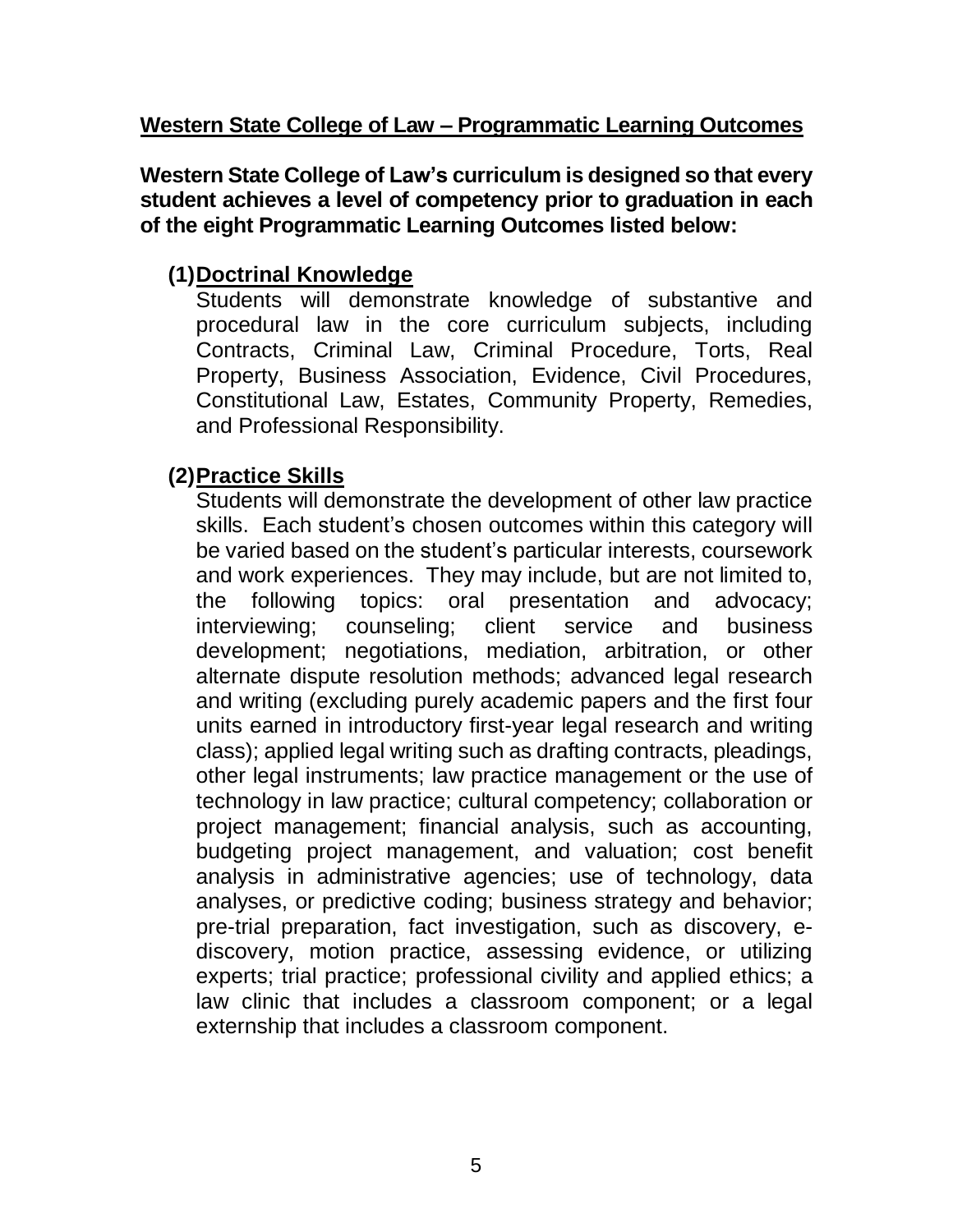### **(3)Legal Analysis**

Students will demonstrate the ability to identify the factual and legal issues implicated by a fact pattern and to appropriately use cases (including identifying the salient features of an appropriate precedent case, identifying legally significant similarities or differences between the precedent case and a fact pattern and explaining why those are legally significant) and rules (including the ability to connect legally significant facts in a fact pattern to the rule) to predict how a court would decide the issue. Students will also demonstrate the ability to identify and evaluate the public policies of a precedent case or rule, and be able to evaluate how public policy can impact the application of a rule to the legal issue.

### **(4)Legal Research**

Students will demonstrate the ability to locate relevant legal authority using a variety of book and electronic resources, and to properly cite to such legal authority.

# **(5)Communication**

Students will demonstrate the ability to communicate both orally and in writing in a manner appropriate to a particular task to effectively convey the author or speaker's ideas. This includes audience sensitivity in written and oral communication (the ability to adopt a tone, style and level of detail appropriate to the needs, knowledge and expertise of the audience); and written communication basic proficiency (the ability to use the conventions of grammar, spelling, punctuation, diction and usage appropriate to the task and sufficient to convey effectively the author's ideas).

# **(6)Advocacy of Legal Argument**

Students will demonstrate the ability, in both oral and written formats, to evaluate the legal, economic and social strengths and weaknesses of a case and use case and statutory authority as well as public policy to persuade others. Making policy-based arguments includes the ability to identify and evaluate the public policies of a precedent case or rule and their implications, and be able to assert such appropriate arguments to support a particular application or distinction of a precedent case to a legal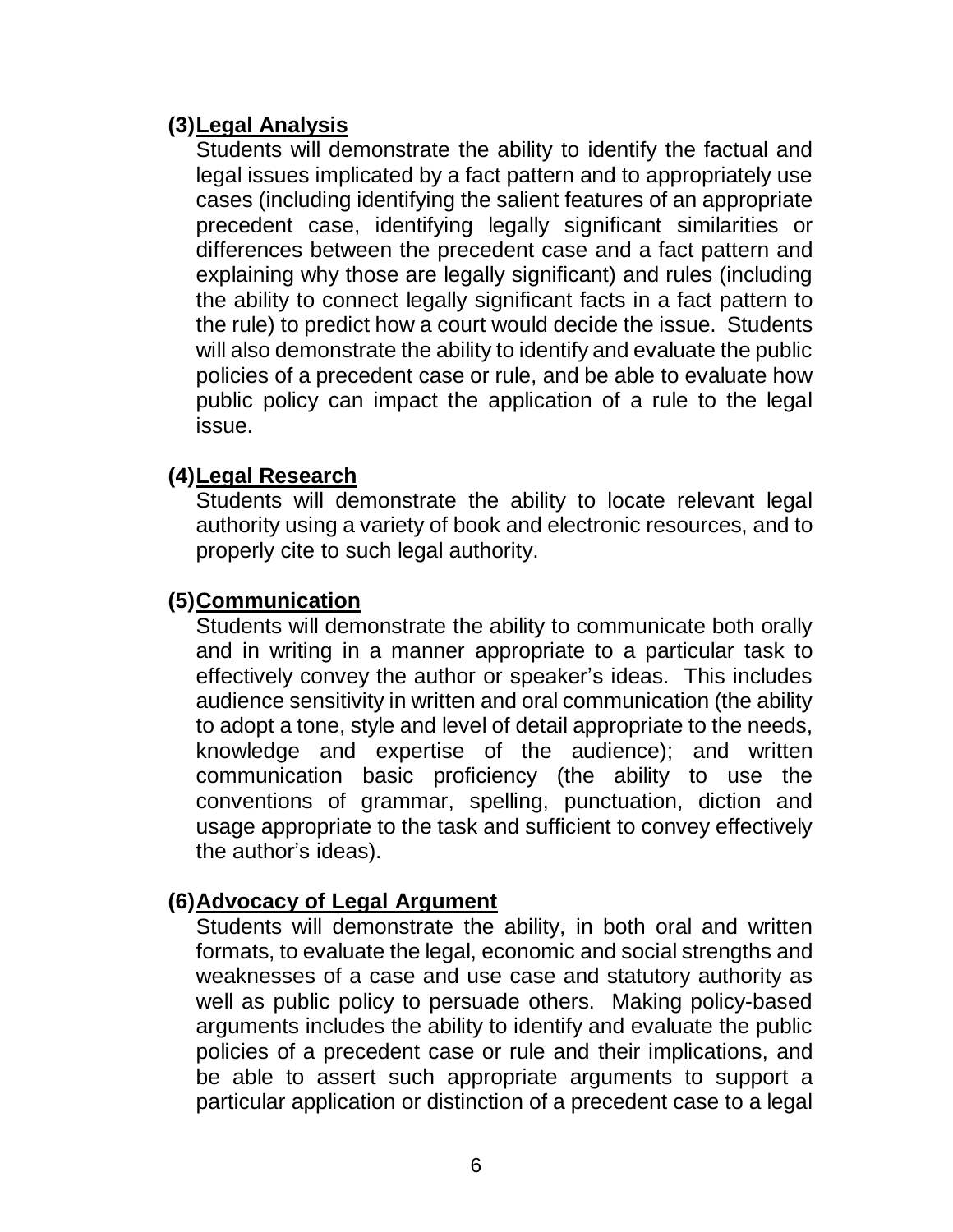controversy or a particular resolution of the application of a rule to the legal controversy.

### **(7)Client Sensitivity and Cultural Competency**

Students will demonstrate an awareness of clients' needs and goals, including a sensitivity to clients' background and circumstances (including, but not limited to, socio-economic, gender, race, ethnicity, educational, disability and/or religious background(s)), the ability to make decisions that reflect an appropriate focus on those needs and goals, and awareness that cultural issues may affect the relevance of facts and application of the law.

### **(8)Legal Ethics**

Students will demonstrate the ability to identify ethical issues in law practice contexts and make appropriate decisions to resolve such issues.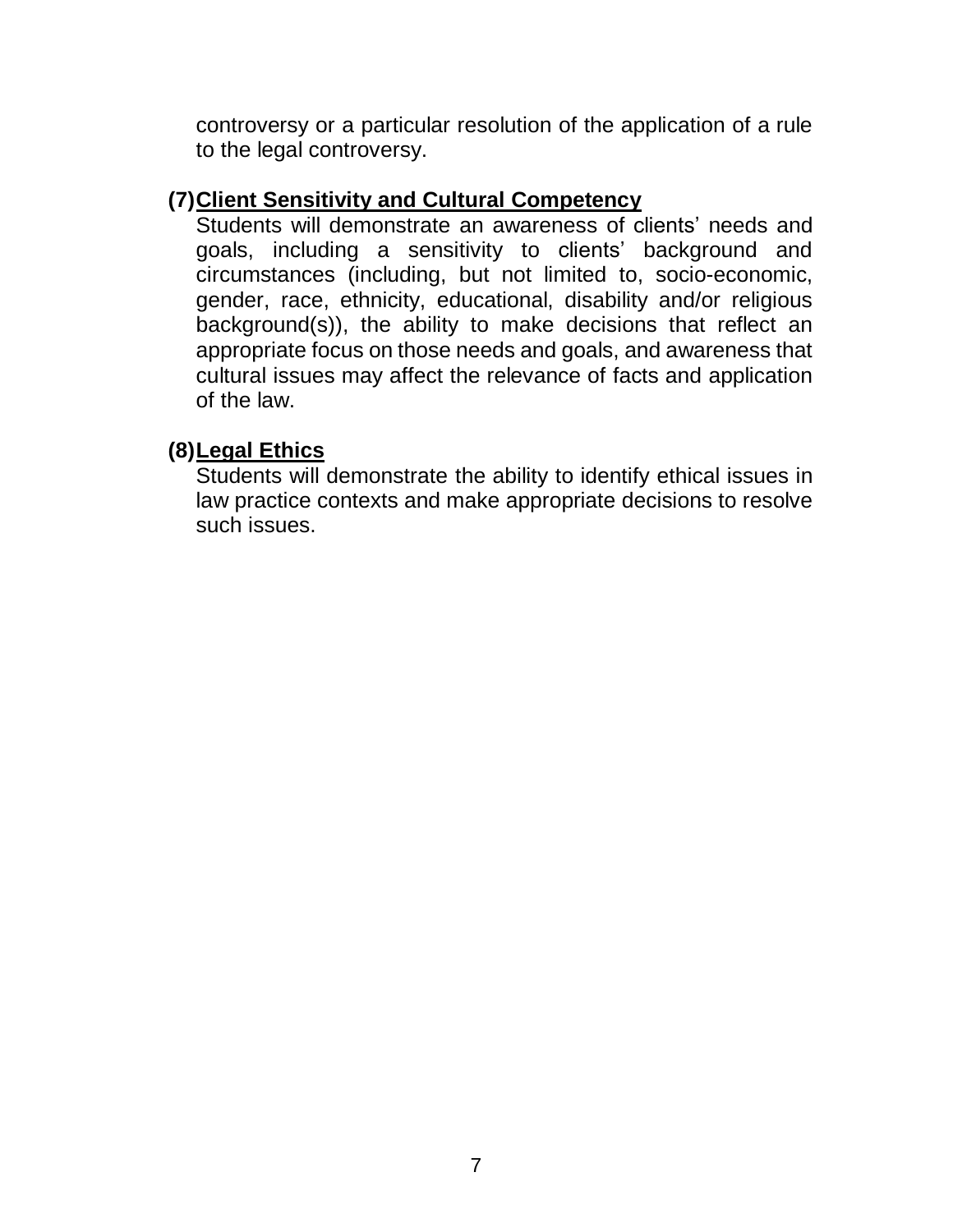#### DISABILITY SERVICES STATEMENT:

Western State College of Law provides accommodations to qualified students with disabilities. The Disabilities Services Office assists qualified students with disabilities in acquiring reasonable and appropriate accommodations and in supporting equal access to services, programs, and activities at Western State College of Law.

To seek reasonable accommodations, a student must contact Senior Assistant Dean Donna Espinoza, Student Services Director and Disabilities Services Coordinator, whose office is in the Students Services. Dean Espinoza's phone number and email address are:  $(714)$  459-1117; despinoza@wsulaw.edu. When seeking accommodations, a student should notify Dean Espinoza of her or his specific limitations and, if known, her or his specific requested accommodations. Students who seek accommodations will be asked to supply medical documentation of the need for accommodation. Classroom accommodations are not retroactive, but are effective only upon the student sharing approved accommodations with the instructor or professor. Therefore, students are encouraged to request accommodations as early as feasible with Dean Espinoza to allow for time to gather necessary documentation. If you have a concern or complaint in this regard, please notify Dean Espinoza; or please notify Dean Allen Easley at aeasley@wsulaw.edu or (714) [459-1168. Complaints wi](mailto:csheppard@wsulaw.edu)ll be handled in accordance with the College of Law's "Policy against Discrimination and Harassment."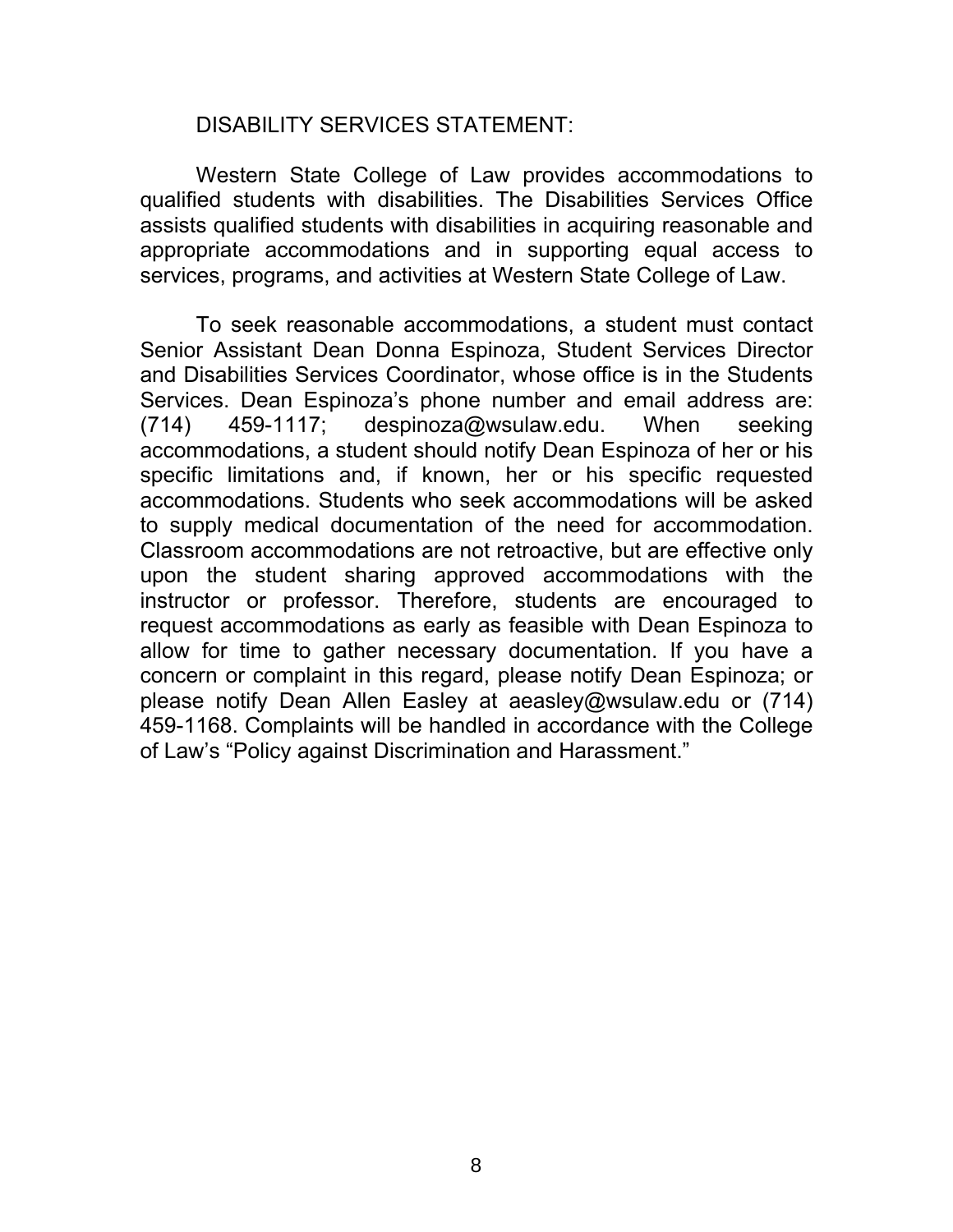#### **Weekly Reading Assignments**

**It is estimated that, on average, the assigned reading and other classroom preparation should require six or more hours outside of class each week.** 

Week 1. August 19, 2021. Chapter 1. Introduction. [pages 3-53.]

Week 2. August 26, 2021. Chapter 2. The Supreme Court's Seminal Cases. [pages 55-134]

Week 3. September 2, 2021. Chapter 3. Limiting the Risk of Arbitrariness. [pages 137-220]

Week 4. September 9, 2021.

Chapter 4. Individualized Penalty Determination. [pages 221-265] Chapter 5. Proportionality: *Coker v. Georgia*, *Tison v. Arizona* and *Atkins v. Virginia*. [pages 267-303]

Week 5. September 16, 2021. Chapter 5: Proportionality: *Hall v. Florida*, *Roper v. Simmons* and *Kennedy v. Louisiana*. [pages 304-357] The Death Squad. [pages 360-372]

Week 6. September 23, 2021.

Chapter 6. The Defendant and Defense Counsel. [pages 373-470] *Writing requirement research topics due.*

A written one-page summary of the selected subject should be submitted by student number.

Week 7. September 30, 2021. Chapter 7. The Prosecutor. [pages 471-507]

Week 8. October 7, 2021. Chapter 8. Selecting the Jury. [pages 509-569]